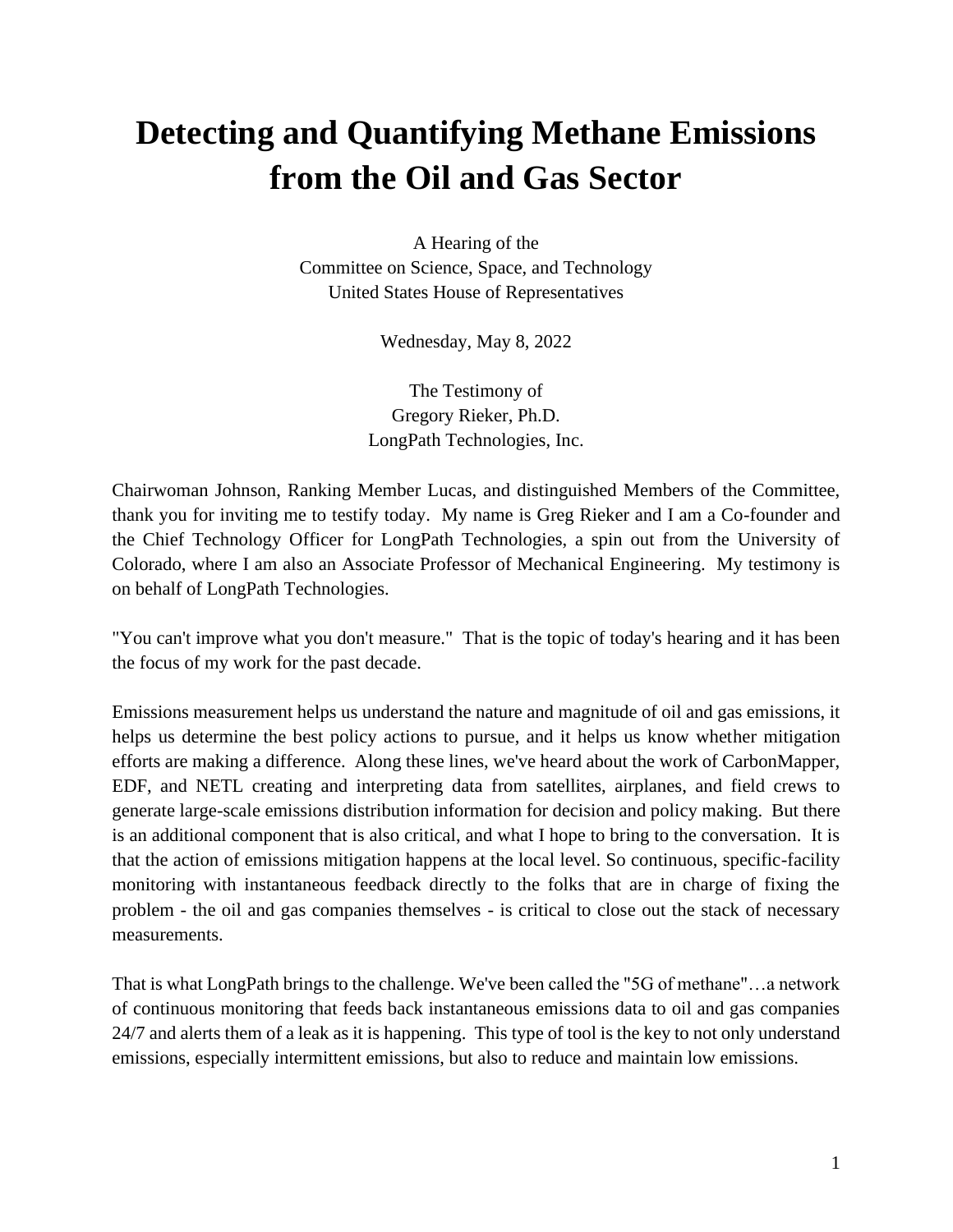The technology behind the LongPath network is something akin to a methane radar. We use Nobel prize winning frequency comb lasers that emit hundreds of thousands of colors of infrared light. We quantify the level of methane and other greenhouse gasses by detecting how much of each color of that infrared light is absorbed while it is traveling through the atmosphere. The systems are tower-mounted, and each tower covers an area of 20 square miles, providing specific, quantitative emissions rate data on a well-by-well basis for customers within the purview of the towers. It is 10 to 1000 times more sensitive than aerial and satellite technologies, and quantifies emissions from specific facilities in the 20 square mile area many times each day and night. Critically, it sheds light on and enables capture of intermittent emissions, one of the most common forms of emissions. These types of emissions are difficult to catch and fix with survey methods like aircraft, satellite, and the current EPA-stipulated "Best System of Emissions Reduction" (or BSER), Optical Gas Imaging camera surveys by human crews or drones.

What is important to recognize is that LongPath, and the many other wonderful technologies that are being developed out there, is quite new. LongPath is an example of government support for technology development in action. This technology got its start under numerous governmentfunded university and national lab research programs. I started working with the frequency comb lasers that underpin LongPath in 2012 at NIST, the National Institute of Standards and Technology, where a lot of the early government funded work on this technology happened. I moved as a professor to the University of Colorado, and was funded in 2014 by ARPA-E, the Department of Energy's Advanced Research Projects Agency that I know many of you on this committee have played a heavy role in creating and maintaining. Our team transitioned this technology finally to a proven commercial product in 2020, and we now have systems out covering 360 square miles with 17 oil and gas companies as customers. We're on track to reach 1000 square miles this year. What is important from this story, aside from the example it gives of the American R&D machine in action, is that this, along with many other technologies, has reached the market just in the last few years.

The relative newness of these technologies means that there is a struggle on how they should be incorporated into policy-making, as well as a general lack of industry knowledge of their existence and capabilities.

I therefore hope there are three things that you will take away from my testimony today:

- 1. Powerful new technologies exist that can help us not just understand emissions, but give companies the kind of immediate feedback they need to control them, at a cost that is not prohibitive to oil and gas operations. The savings realized pay for themselves.
- 2. Please consider technology evolution in the policy making that this and other bodies are considering today. EPA Policies that stipulate a particular technology, or SEC rules that punt on measurement altogether and are based on counts of equipment and calculated emissions will set us back years in making American oil and gas the crown jewel of low-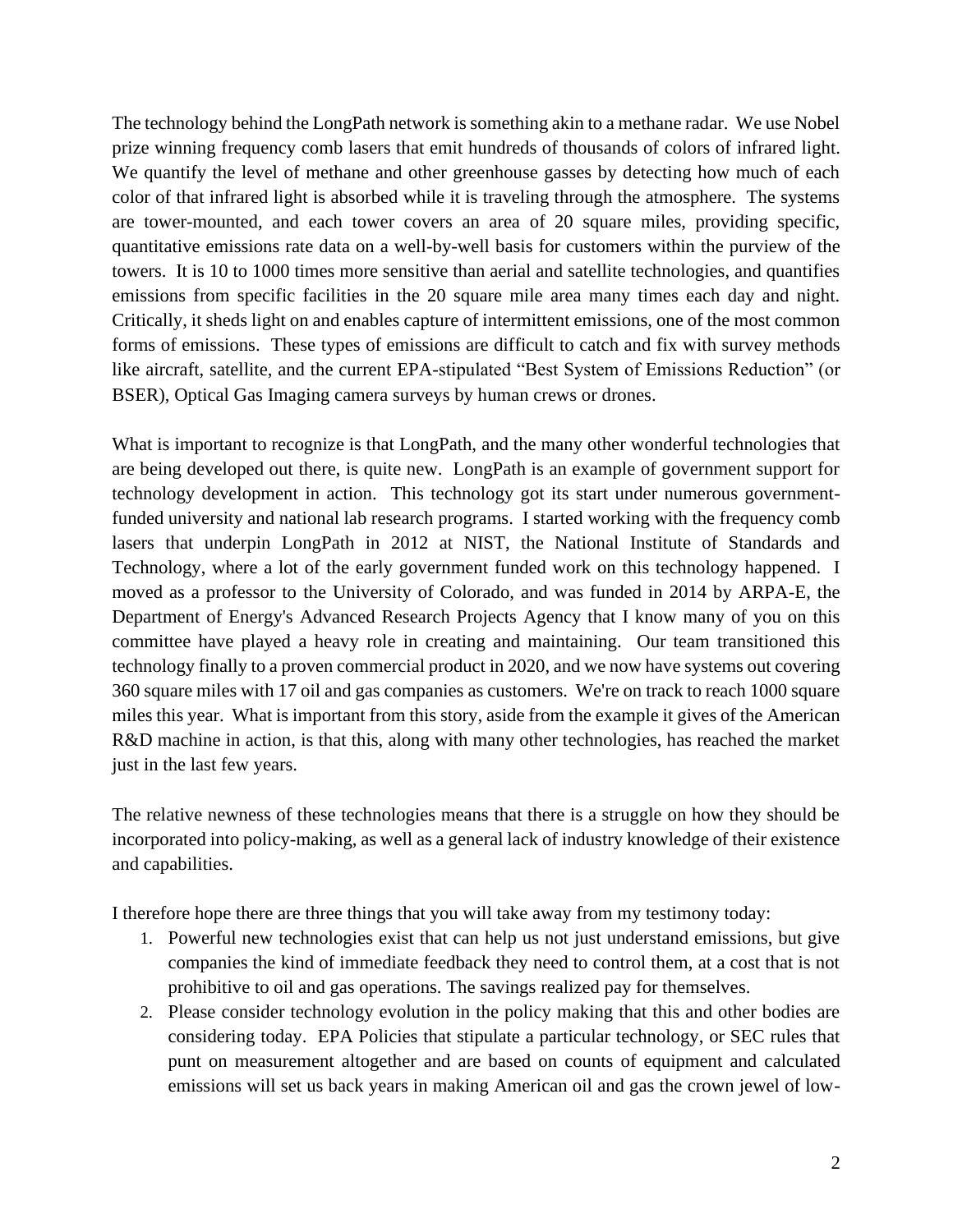emissions production worldwide. We have provided a detailed work practice and framework for the inclusion of LongPath and other forms of continuous, quantitative monitoring to the EPA as an alternative means of compliance, and I hope this component will enter the upcoming rule. As you write policy, plan for quantification, as you want to build a future where regulations are based on meaningful metrics and performance-based.

3. I urge you to think about the role government might play in methane emissions abatement as a public good and public infrastructure… just like a road or bridge or internet connectivity. Could we competitively bid an infrastructure project, much like a road or bridge, for companies to build a multi-technology network of monitoring to oil and gas operators? Making it cost effective for them to get the data they need to have clean operations. For example, LongPath in collaboration with other methane data providers, can cover the Permian, one of our largest oil and gas basins, with the infrastructure for 24/7 monitoring for less than the cost of the last James Bond movie. That's less than the cost of 20-30 miles of interstate highway.

Thank you for the opportunity to be here, and I look forward to further discussion.

#### **Summary information on LongPath Technologies**

The LongPath system is a fixed location continuous monitoring system. The LongPath monitoring system employs dual frequency comb spectrometer (DCS) technology with a detection range of up to 5 km. The LongPath system is capable of continuously monitoring multiple facilities via a single installation of a centralized tower from which the laser light source is generated. The high site coverage of a single reading, combined with high frequency of data collection and low detection threshold, classify this technology as "true continuous". The LongPath system employs a rigorous system of quality control checks to ensure incoming data is valid. With this data, the LongPath system is capable of accurately quantifying emission rates with a detection and quantification level of 0.2 kg/hr. Time-to-detect of emission from leak start to leak detection for sustained emissions ranges from several minutes to less than one day.

LongPath's DCS technology was developed at the National Institute of Standards and Technology (NIST) and the University of Colorado Boulder and was transitioned for field use and oil and gas monitoring by LongPath's founders at the University of Colorado under the Department of Energy's ARPA-E MONITOR program. Open-path, laser-based DCS measurements rely on frequency combs, a specialized class of lasers that output hundreds of thousands of stable, discrete wavelength elements or "comb teeth"; an innovation that garnered the Nobel Prize at the University of Colorado in 2005. DCS leverages these properties to enable spectroscopic measurements at an unprecedented combination of spectral bandwidth (>100 nm), resolution  $\left(\frac{2x}{10^{-3}}\right)$  and signal-to-noise ratio, providing precise and accurate absorption spectra that yield high-fidelity, multi-species measurements.<sup>[1]</sup>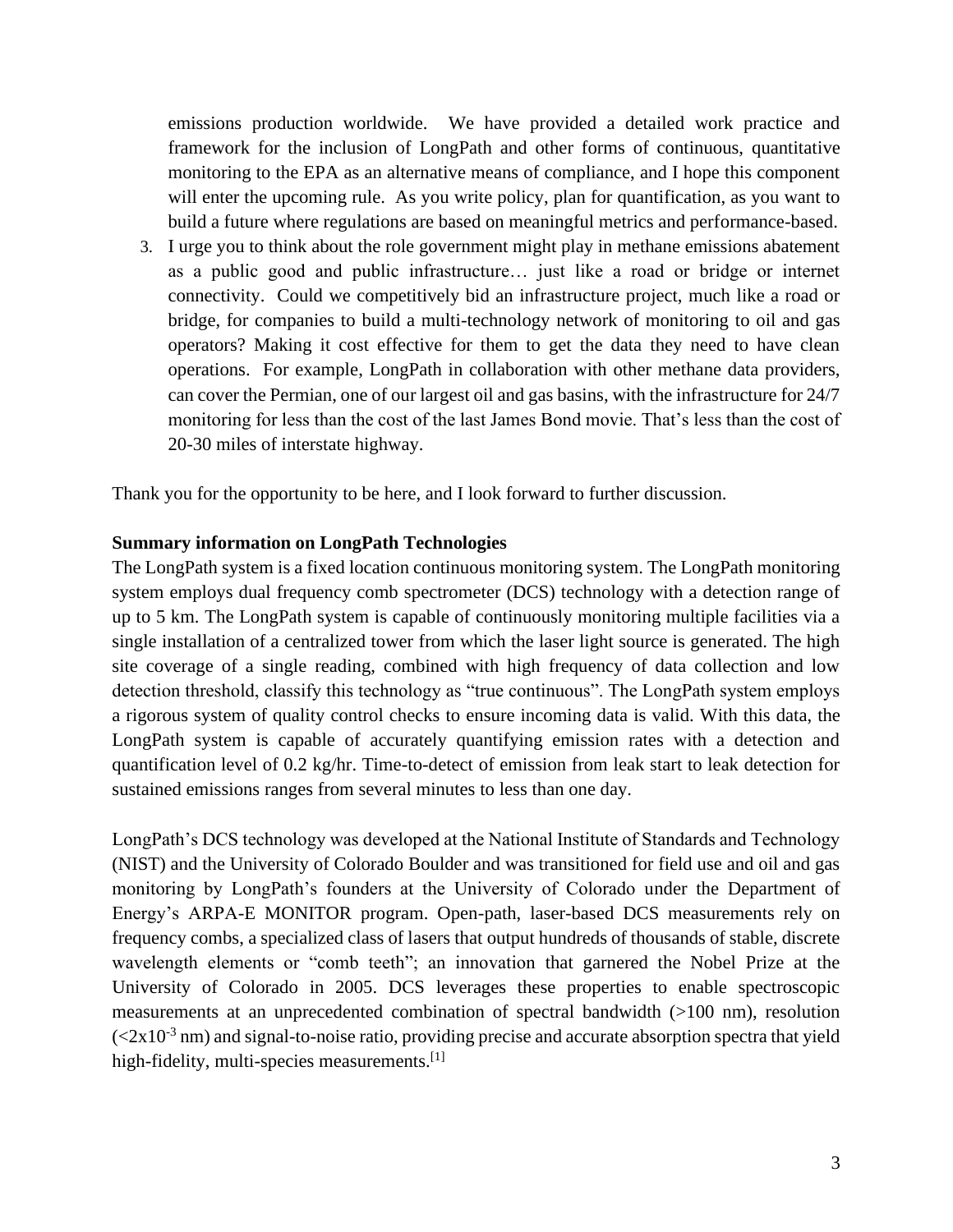The LongPath system is composed of a 50-foot-tall retractable tower on an approximately 8-foot square base, where a field hardened control cabinet houses LongPath's proprietary laser spectrometer and computing and control systems. A telescope, which emits the laser light and receives (detects) the reflected, return laser light, sits at the top of the tower. The control cabinet, tower, and an anemometer are all co-located at what is referred to as the central node. Lastly, retroreflectors are installed on and/or around each monitored area and return emitted laser light to the transceiver.



*LongPath System deployment overview. A central node is shown in the center of the starburst pattern in the left-hand panel. In that panel, yellow lines indicate the geometry of eye-safe and invisible laser light that travels between the telescope (located at the central node location) and retroreflective mirrors (or "passive mirrors") located in and around monitored areas.*

Measurements are coupled to an atmospheric model and methane source sizing/localization inversion framework.<sup>[2,3]</sup> LongPath positions laser beams to create a fenceline around each monitored area and measures plumes as they cross the beamline. The sensor geometry for LongPath is not a single point in space, but, instead, an integrated line (pathway) through space between the telescope head and the retroreflective mirror (and back). LongPath's full fenceline attribute results in high spatial coverage of the monitored area with each reading that is taken under a wide range of wind directions.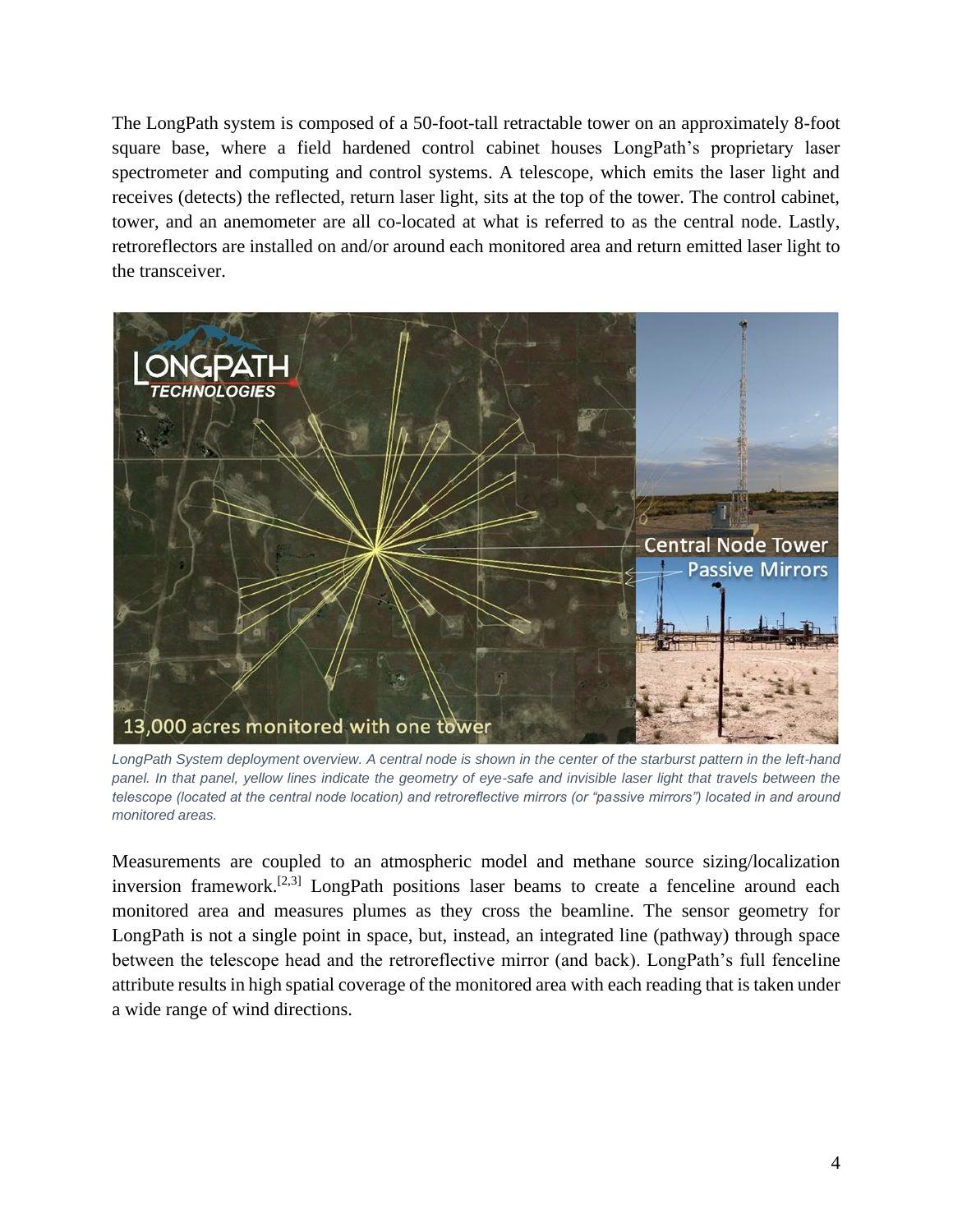

*Laser beam paths (yellow lines) extend between the telescope (outside image top) to retroreflector locations (yellow hexagons), providing a fenceline bounding the monitored area. Sites are measured during wind conditions that favor high site coverage (potential plumes would cross bounding laser beams). A theoretical plume is shown emitting from the tanks and crossing the downwind beam.*

With this system, LongPath has demonstrated in single-blind testing and field testing the ability to detect, locate, and size methane sources from individual facilities down to flow rates less than 0.2 kg/hr over large regions.[4]

- [1] Rieker, G., et al., (2014). Frequency Comb-Based Remote Sensing of Greenhouse Gases over Kilometer Air Paths, Optica, 1, 290-298. <https://doi.org/10.1364/OPTICA.1.000290>
- [2] Coburn, S., Alden, C. B., Wright, et al., (2018). Regional trace-gas source attribution using a field-deployed dual frequency comb spectrometer. Optica, 5(4), 320[.](https://doi.org/10.1364/OPTICA.5.000320) <https://doi.org/10.1364/OPTICA.5.000320>
- [3] Alden, C. B., Ghosh, S., Coburn, S., et al. (2018). Bootstrap inversion technique for atmospheric trace gas source detection and quantification using long open-path laser measurements. Atmospheric Measurement Techniques, 11(3), 1565–1582[.](https://doi.org/10.5194/amt-11-1565-2018) <https://doi.org/10.5194/amt-11-1565-2018>
- [4] Alden, C. B., Coburn, S., Wright, R. J., et al. (2019). Single-blind quantification of natural gas leaks from 1 km distance using frequency combs. Environmental Science & Technology, 53(5), 2908–2917. <https://doi.org/10.1021/acs.est.8b06259>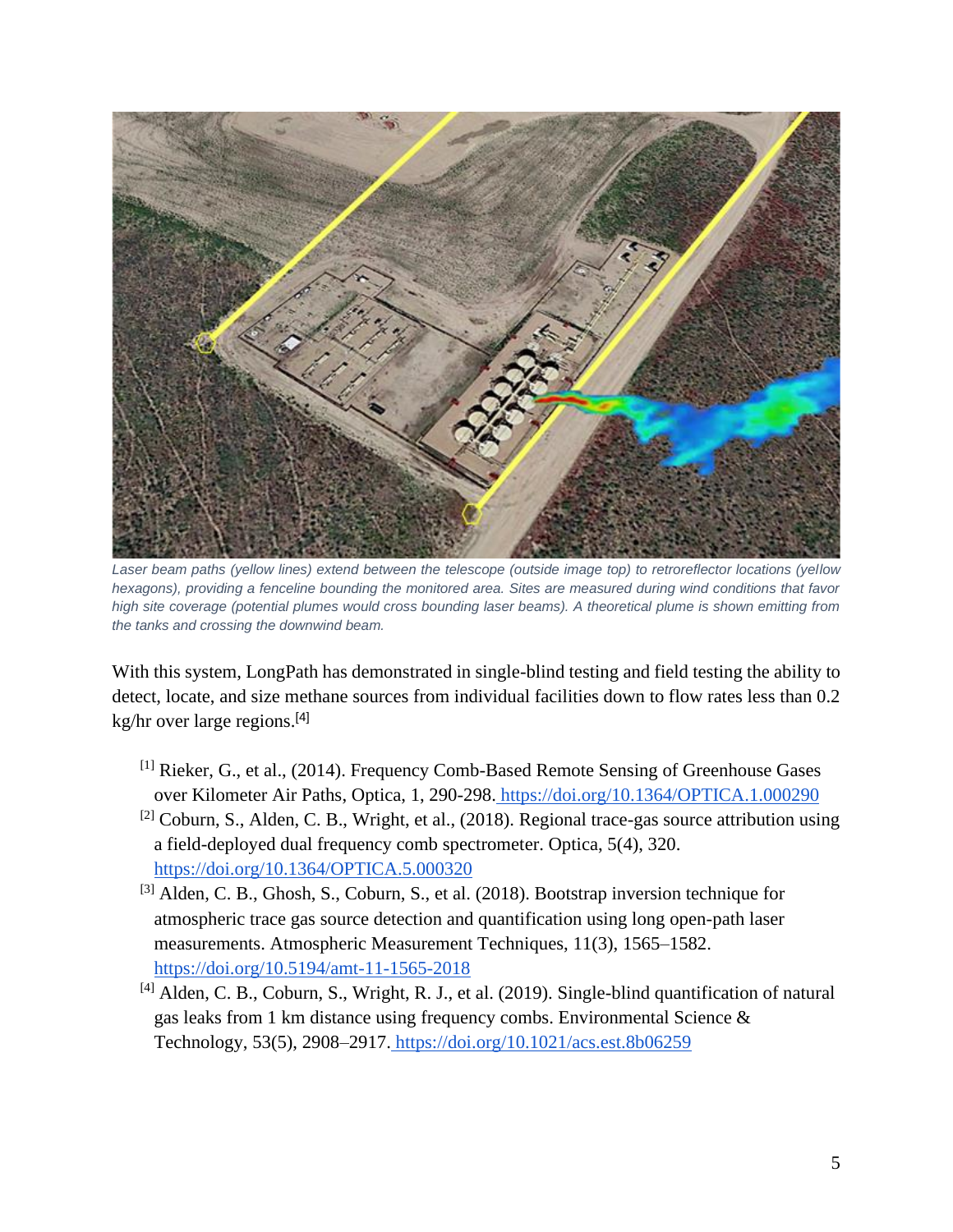#### **Importance of Continuous Monitoring**

The benefits of continuous monitoring are many and impact many stakeholders: neighboring communities in oil and gas production areas, the environment and global communities grappling with a changing climate, and an industry that is working to reduce waste and cut emissions.

Methane emissions from oil and gas are intermittent and vary through time, at both producing and abandoned well sites $\left[11,12\right]$ , with intermittent emissions contributing substantially to overall emissions. Continuous monitoring is therefore unparalleled in the value it provides. Snapshot monitoring approaches (OGI, aircraft, satellite surveys) can't provide adequate information for operators to mitigate, or often even detect, intermittent emissions. Continuous monitors can mitigate intermittent emissions by revealing temporal context about deviations from baseline rates, which can be linked with SCADA data for root cause analysis. Off-site diagnosis and even repair can often be accomplished. Further, continuous monitors don't mistake intermittent emissions for persistent emissions, as can be the case for snapshot-in-time surveys (resulting in wasted OGI follow-ups).

The temporal context and coverage provided by continuous monitors also means that leak repairs can be immediately verified without site visits or OGI surveys. LongPath has found linked leaks that it took more than one attempt to repair – without continuous monitoring, the first repair would not have mitigated all emissions, and the operator wouldn't have known that other problems persisted despite OGI follow-up

Continuous monitoring is highly scalable. With modest capital investment, around 1000 LongPath sensors could provide cost-effective continuous monitoring for most of the Permian Basin of West Texas and Southeastern New Mexico. Already, LongPath is continuously monitoring more than 230,000 acres in the DJ, Anadarko, Delaware and Midland basins. Once LongPath's networked infrastructure is in place, any site in the area can be quickly and cost-effectively subscribed. This includes orphaned wells, which LongPath can monitor, quantify and prioritize for plugging.

Finally, and most importantly, continuous monitoring affords rapid repair, such that cumulative emissions to the atmosphere are tens to hundreds of times lower than survey approaches can provide. The figure below is based on a real leak mitigated by LongPath; a stuck dump valve that was repaired in 2 days, resulting in a cumulative loss to the atmosphere of 300 Mcf. A bi-monthly or quarterly survey might not have discovered the leak for 2-3 months, which would have resulted in some 30-50 times higher cumulative emissions emitted to the atmosphere. The difference in gas lost between continuous monitoring and a theoretical quarterly survey would have been 13,500 Mcf, or roughly 10.4 t. At a (currently below-market) value of \$3.25 / Mcf, a loss of 13,800 Mcf is roughly \$44,850 over 3 months. These losses dwarf the cost of the monitoring itself (and for many years) – a clear proof point that continuous monitoring is cost effective. The social cost of methane (\$1,800/t) would equate to \$18,720 saved compared with quarterly LDAR.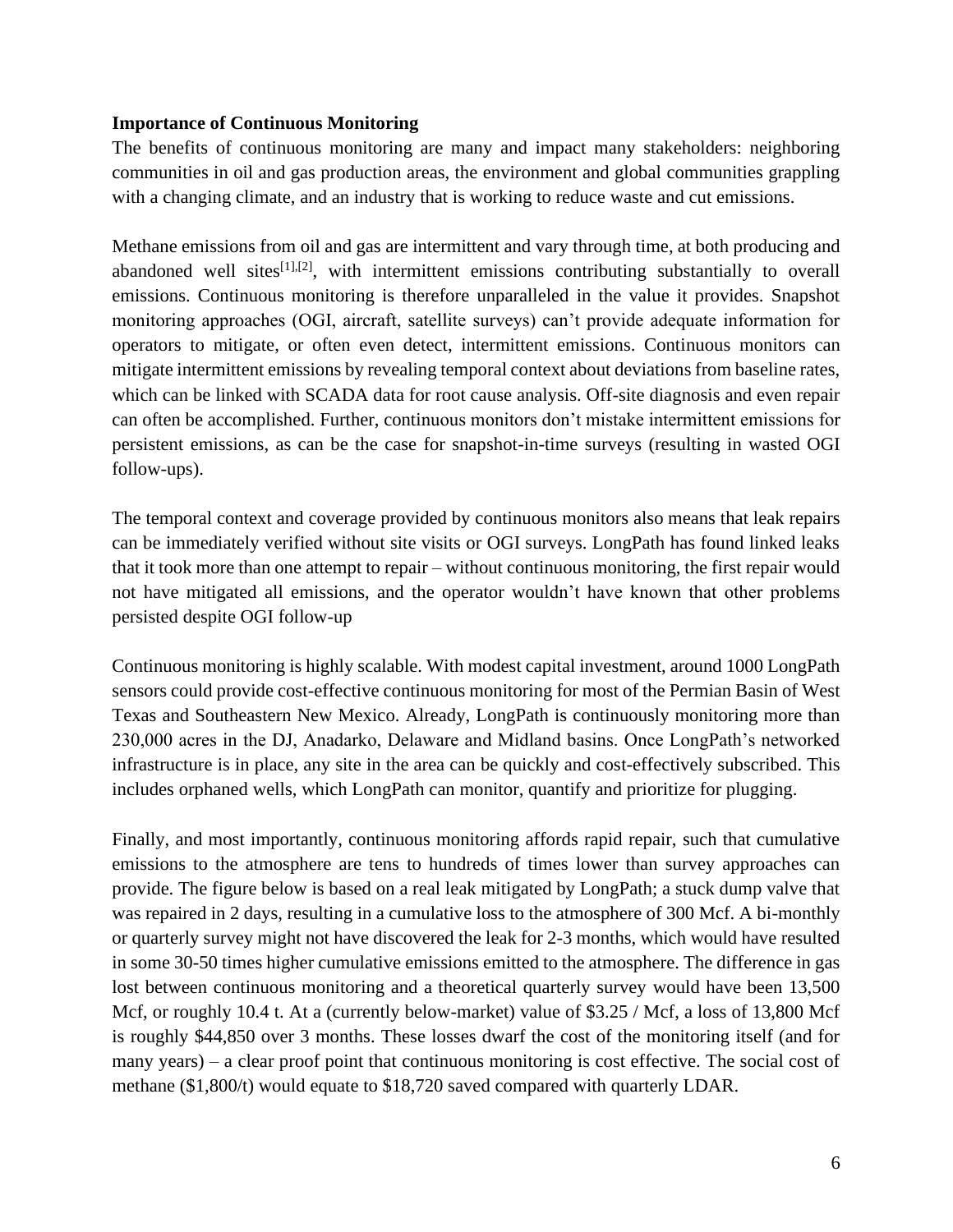

The below LDAR-Sim model results<sup>[3]</sup> show expected emissions given a LongPath emissions mitigation program ("P\_LongPath", blue), a quarterly LDAR program ("P\_OGI", green, with efficacy matching Zimmerle et al.<sup>[4]</sup>) and no LDAR program ("P\_none", red). Interestingly, in this simulation, a super-emitter event occurs just following an OGI visit. While this would seem to be a rare event, LongPath has documented occurrences of this scenario in customer monitoring. In periods of both normal operations and during a fugitive event, LongPath's overall emissions reductions are substantially better than quarterly OGI.



- [1] Johnson and Heltzel, "On the Long-Term Temporal Variations in Methane Emissions from an Unconventional Natural Gas Well Site."
- <sup>[2]</sup> Riddick et al., "Variability Observed over Time in Methane Emissions from Abandoned Oil and Gas Wells."
- [3] Highwood Emissions Management, January 2022.
- <sup>[4]</sup> Zimmerle et al., "Detection Limits of Optical Gas Imaging for Natural Gas Leak Detection in Realistic Controlled Conditions."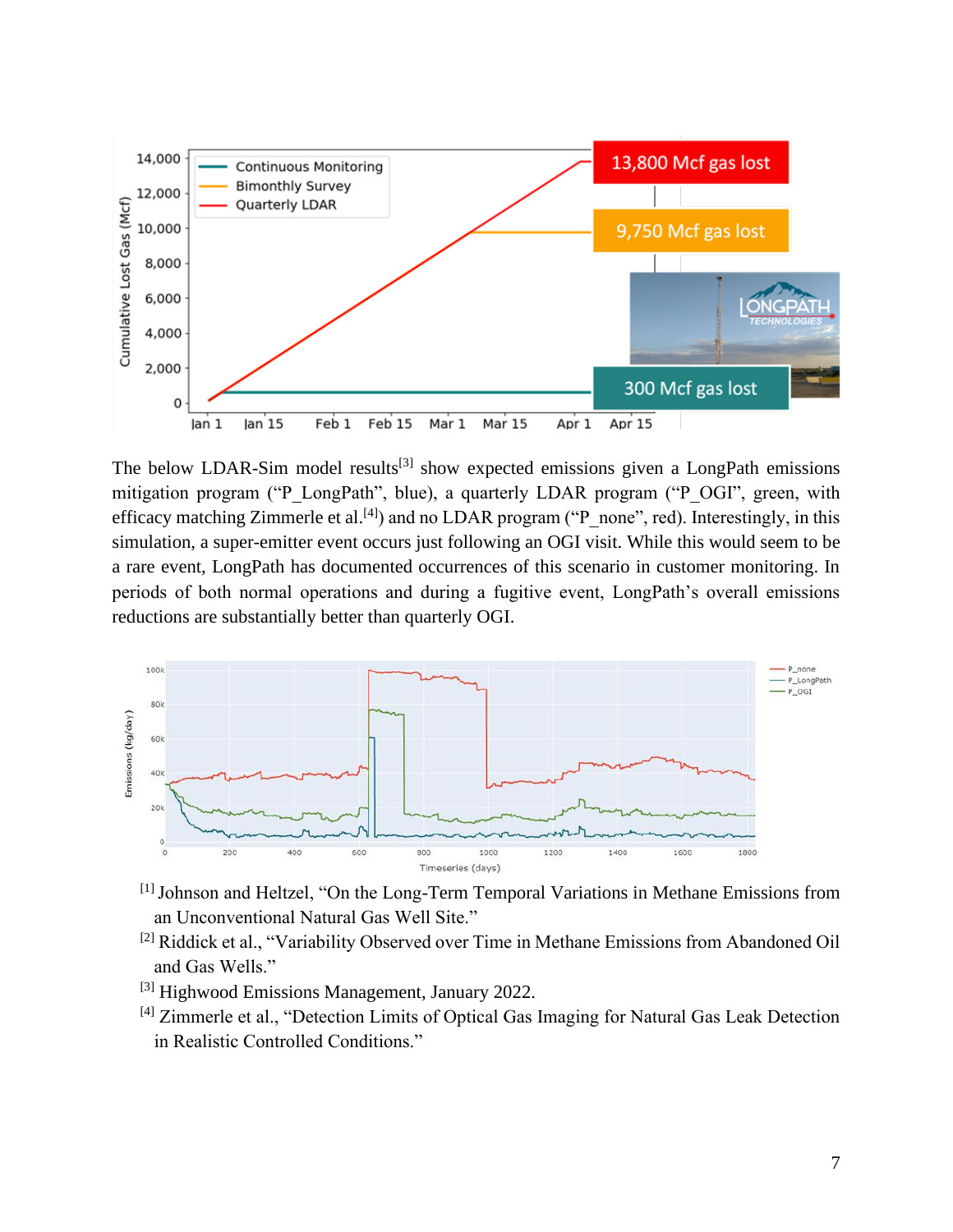### **EPA and continuous monitoring as an alternative means of compliance**

LongPath has provided to EPA a detailed and complete work practice and framework for the inclusion of LongPath and other forms of continuous monitoring in the EPA's rule as an alternative means of compliance.

Separately, we are providing to EPA, together with a diverse group of stakeholders, including industry, NGOs and legal experts, a matrix table for compliance under different frequencies and detection thresholds that is entirely technology-neutral, paving the way for regulations that will not hinder either current or future technological innovations.

Accompanying each method (technology) used to meet a given portion of the matrix table will be: 1) technology-specific work practices, 2) details of method certification, and 3) response requirements for when emissions exceed stated thresholds.

#### **Elements of a framework provided to EPA by LongPath**

LongPath provided written response to all questions posed by EPA in the draft language published in November. These questions formed the EPA's pathway for inclusion of continuous monitoring as a compliance method in the final rule.

In addition to providing answers to the EPA's prompts, LongPath also outlined a specific framework for monitoring and response requirements that suit the LongPath technology class. No other technologies operate in the same way as LongPath, so we currently stand as the only C-Open Path (Continuous-Open Path) technology type in our class. Nonetheless, it is incumbent upon EPA to create rules open to all technology classes, regardless of how unique, and the offered matrix approach and generalized frameworks provide this ability.

Despite the work practice and response requirements being specific to the C-Open Path technology class, the bulk of the framework is generalizable to include all continuous monitoring platforms and the unique challenges posed by and solvable by continuous tech (e.g., the ability to characterize intermittent emissions and offer alternate response requirements than for persistent emissions).

# **Next Steps: R&D efforts needed to enable the EPA's proposed regulations**

Formation of a neutral third party organization that must: 1) set standards for testing of emissions detection work practices, 2) provide auditing of and testing of technologies with stated work practices, and 3) provide a clearing house for certification and reports.

The DOE and other federal institutions will be ideal venues for these efforts to be initiated and/or carried forward. Existing and new R&D dollars should be considered for use in the development of the standards, certification practices and clearinghouse for approved technologies.